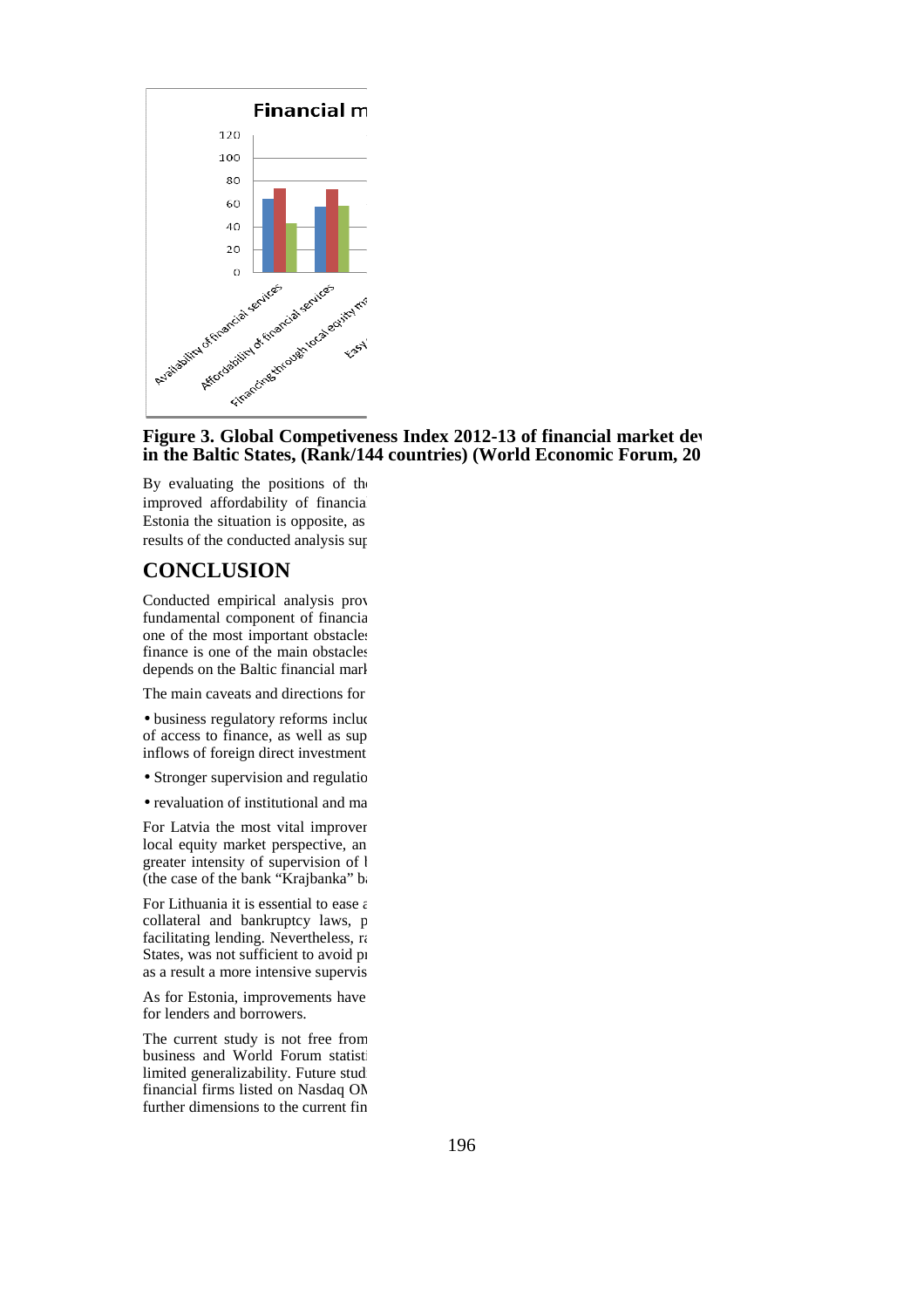## **REFERENCES**

Aghion, P. & Bolton P. (1992). An Incomplete Contracts Approach to Corporate Bankruptcy. *Review of Economic Studies*. Vol. 59,pp. 473-494.

Aghion, P., Howitt, P. & Mayer-Foulkes D. (2005). The Effect of Financial Development on Convergence: Theory and Evidence. The Quarterly Journal of Economics, MIT Press, vol. 120(1), pp. 173-222

Anderson, R. & Chantal, K.(1997). Finance and Investment in Transition: Czech Enterprises, 1993– 1994, IRES-Institut de Recherches, Department of Economics, Université Catholique de Louvain, Discussion Paper 9715, Louvain-la-Neuve.

Ardic, O., Mylenko, N. & Saltane, V. (2011). Small and Medium Enterprises A Cross-Country Analysis with a New Data Set, The World Bank, Policy Research Working Paper 5538.

Bank for International Settlement. ( 2012), Core Principles for Effective Banking Supervision, *BIS* 

Beck, T. & Demirgüç-Kunt, A. (2006). Small and Medium-Size Enterprises: Access to Finance as a Growth Constraint, *Journal of Banking & Fina*nce, Nr. 30, pp. 2931-2943.

Beck, T., Demirgüç-Kunt A., & Peria, S.M. (2008b). Bank Financing for SMEs Around the World: Drivers, Obstacles, Business Models, and Lending Practices.- Policy Research Working Paper 4785. World Bank, Washington, DC.

Beck, T., Demirgüç-Kunt, A. & Maksimovic, V. (2005a). Financial and Legal Constraints to Firm Growth: Does Firm Size Matter?, *Journal of Finance,* 60, pp. 137–7.

Beck, T.,Demirgüç-Kunt A. & Levine R. (2005b). SMEs, Growth, and Poverty:Cross-Country Evidence, *Journal of Economic Growth,* 10, pp. 199-229.

Beck, T., Demirgüç-Kunt, A. & Maksimovic V. (2008a). Financing Patterns Around the World: Are Small Firms Different? *Journal of Financial Economics,* 89, pp. 467-487.

Beck, T., Demirgüç-Kunt, A., Laeven, L. & Maksimovic V. (2006). The Determinants of Financing Obstacles, *Journal of International Money and Finance,* 25(6), pp. 932-952.

Berger, A., Hunter, W. & Timme, S. (1993). The efficiency of financial institutions: A review and preview of research past, present and future. *Journal of Banking & Finance*, Volume 17, Issues 2–3, pp. 221–249.

Binks, M. & Ennew, C.(1997). The Relationship between UK Banks and their Small Business Customers, *Small Business Economics,* 9, pp. 167-178.

Budina, N., Garretsen, H. & Eelke de Jong (2000). Liquidity Constraints and Investment in Transition Economies: The Case of Bulgaria, *Economics of Transition,* 8, pp. 453–475.

Central bank of Estonia data base/ http://www.eestipank.ee/en/statistics

Central bank of Latvia data base/ http://www.bank.lv/en/statistics

Central bank of Lithuania data base/ http://www.lb.lt/statistical\_data\_tree

Clas, W. (1990). The incentive to acquire information and financial market efficiency. *Journal of Economic Behavior & Organization*, Volume 13, Issue 3, pp. 347–365.

Djankov, S., McLiesh, C. & Shleifer, A. (2006). Private Credit in 129 Countries, *Journal of Financial Economics*, Elsevier, vol. 84(2), pp. 299-329.

European Central Bank. (2011). Survey on the access to finance of SMEs in the euro area: Report on SME access to Finance Survey.

European Commission. (2009). Making public support for innovation in the EU more effective: Lessons learned from a public consultation for action at Community level, SEC(2009)1197 of 09.09.2009.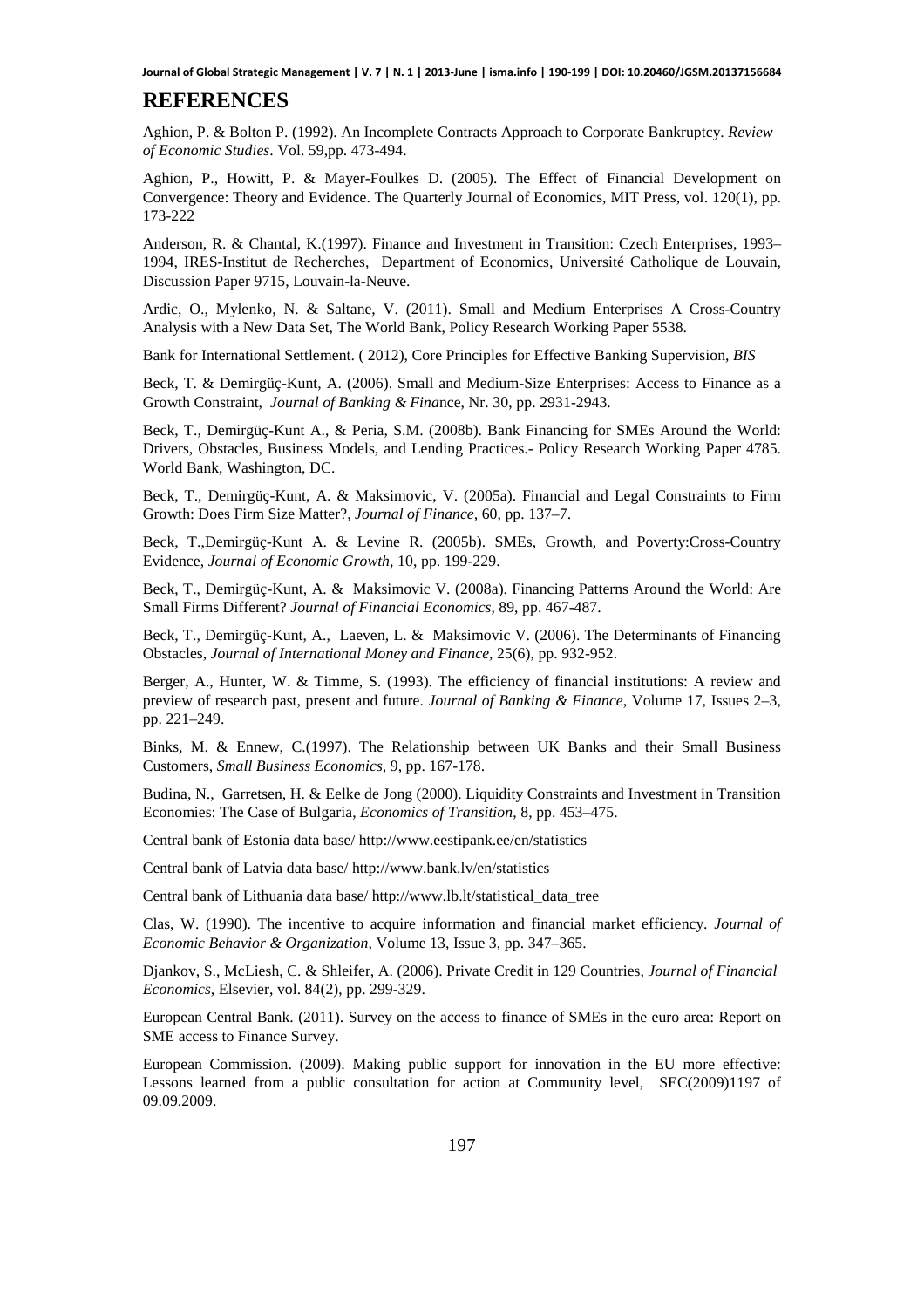**Journal of Global Strategic Management | V. 7 | N. 1 | 2013-June | isma.info | 190-199 | DOI: 10.20460/JGSM.20137156684**

Fama, E. (1970). Efficient Capital Markets: A Review of Theory and Empirical Work . *Journal of Finance*, 25(2), pp 383-417.

Fama, E. (1991), Efficient Capital Markets, II. *Journal of Finance*, 46(5), pp. 1575-1617.

Galindo, A. & Schiantarelli F. (2003). Credit Constraints and Investment in Latin America.- RES Working Papers 4305, Inter-American Development Bank, Washington D.C.

Gros, D. & Suhrcke M. (2000). Ten Years After: What is Special About Transition Countries?.- European Bank Working Paper N. 56.

Hallberg, K. (2000). A Market-Oriented Strategy for Small and Medium-Scale Enterprises, Discussion Paper 40, International Finance Corporation

Hart, O. & Moore J. (1994). A Theory of Debt Based on the Inalienability of Human Capital. *Quarterly Journal of Economics.*Vol. 109, pp. 841-879.

Hart, O. & Moore, J. (1998). Default and Renegotiation: A Dynamic Model of Debt, *Quarterly Journal of Economics.* Vol.113,pp. 1-42.

Hutchinson, J. (2006). Comparing the Impact of Credit Constraints on the Growth of SMEs in a Transition Country with an Established Market Economy, *Small Business Economics,* 27, pp. 169- 179.

IADB (Inter-American Development Bank) (2004). *Unlocking Credit: The Quest for Deep and Stable Lending*, Baltimore, MD: Johns Hopkins University Press.

IAISWEB. (2011). Insurance Core Principles, Standards, Guidance and Assessment Methodology. Internet access:

*http://www.iaisweb.org/\_\_temp/Insurance\_Core\_Principles\_\_Standards\_\_Guidance\_and\_Assessment \_Methodology\_\_October\_2011.pdf* 

IMF. (2000 a). Code of Good Practices on Transparency in Monetary and Financial Policies. Internet access: http://www.imf.org/external/np/mae/mft/index.htm

IMF. (2007 b). Code of Good Practices on Fiscal Transparency. Internet access: *http://www.imf.org/external/np/fad/trans/code.htm*

International Organization of Securities Commissions. (2010), Objectives and Principles of Securities Regulation. Internet access: *http://www.iosco.org/library/pubdocs/pdf/IOSCOPD323.pdf*

Jaffe, D. & Russell, T. (1976). Imperfect Information, Uncertainty, and Credit Rationing. *Quarterly Journal of Economics*, Vol. 90, No. 4,pp. 651-666.

Konings, J., Rizov M. & Vandenbussche H. (2003). Investment and Credit Constraints in Transition Economies: Micro Evidence from Poland, the Czech Republic, Bulgaria and Romania, *Economics Letters,* 78, pp. 253–258.

Leighton, V. (2005). Information efficiency in financial and betting markets. *Cambridge University Press,* pp. 387.

Mankiw, G., Phelps, E. & Romer, P. (1995). The Growth of Nations, *Brookings Institution Press*, pp.275-326.

Meghana, A., Beck, T., and Demirgüç-Kunt, A. (2007). Small and Medium Enterprises Across the Globe, *Small Business Economics,* 29, pp. 415-434.

Peachey, S. & Roe, A. (2004). ACCESS TO FINANCE, Oxford Policy Management. Internet access: http://www.microfinancegateway.org/gm/document-1.9.29564/22078\_access\_2\_finance.pdf

Pittsburgh G-20 Summit "Leaders' Statement" at http://www.pittsburghsummit.gov